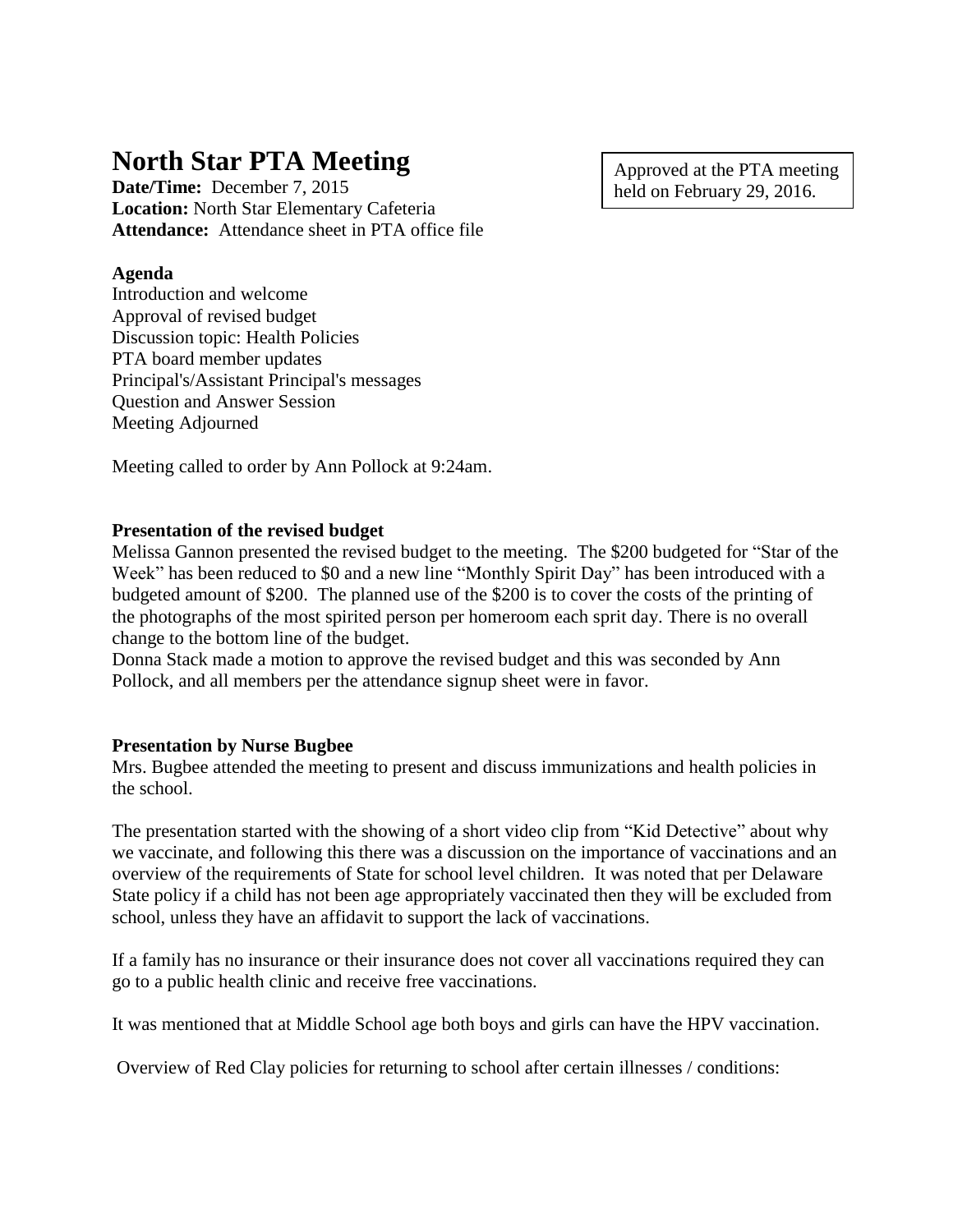*Acute Gastroenteritis: Must be 24 hour symptom free and to of resumed a normal diet.*

*Conjunctivitis: Remain away from school until symptoms have resolved or been on medication for 24 hours.*

*Fever great than 100<sup>o</sup>F: Had no fever or medication to reduce the fever for 24 hours.*

*Impetigo: 24 hours, medication started and have a doctor's note for return to school.*

*Tinea (ringworm): Excluded until treatment has started and if a large area effected it has to be covered.*

Head Lice: If there are no live lice can stay at school, with live lice the student can return to *school as soon as they have been treated.*

If a child is sent home from school with a fever there is "fever letter" covering the Red Clay policy that is completed by Nurse Bugbee with the top half being sent home with the student and then bottom half going to the homeroom teacher. If the student returns to school the next day the teacher will send them to the nurse.

Certain contagious illnesses have to reported by the school if there are known cases in the school.

Mrs. Thomas asked the question about the meningitis vaccine and it was answered that this is considered necessary for people entering the military, students at boarding school or in college dorm rooms, or playing close contact sports. Not a requirement for elementary age students.

Melissa Gannon asked about vision screening in school, and the response was screening is undertaken at the following time:

Kindergarten students and all entrants to the school;  $2<sup>nd</sup>$  grade; and then again in  $4<sup>th</sup>$  grade. Screening will be undertaken by request.

It was also noted that in  $5<sup>th</sup>$  grade students have a back / posture check.

#### **Board Member Presentations**

#### **Treasurer – Melissa Gannon**

The latest set of financial statements to December  $4<sup>th</sup>$ , 2015 were available for anyone present to read, and the accounts will be posted on the PTA website following the meeting.

The November book fair was a great success with over \$11,000 being taken in cash and check sales, and when adding in credit card sales taking were in the region of \$15,000.

A suggestion was by Stephanie Conway that the prices of books are rounded to the nearest dollar to avoid confusion with students over prices and also to make giving change easier. This has been done by Scholastic for book fairs at other local school.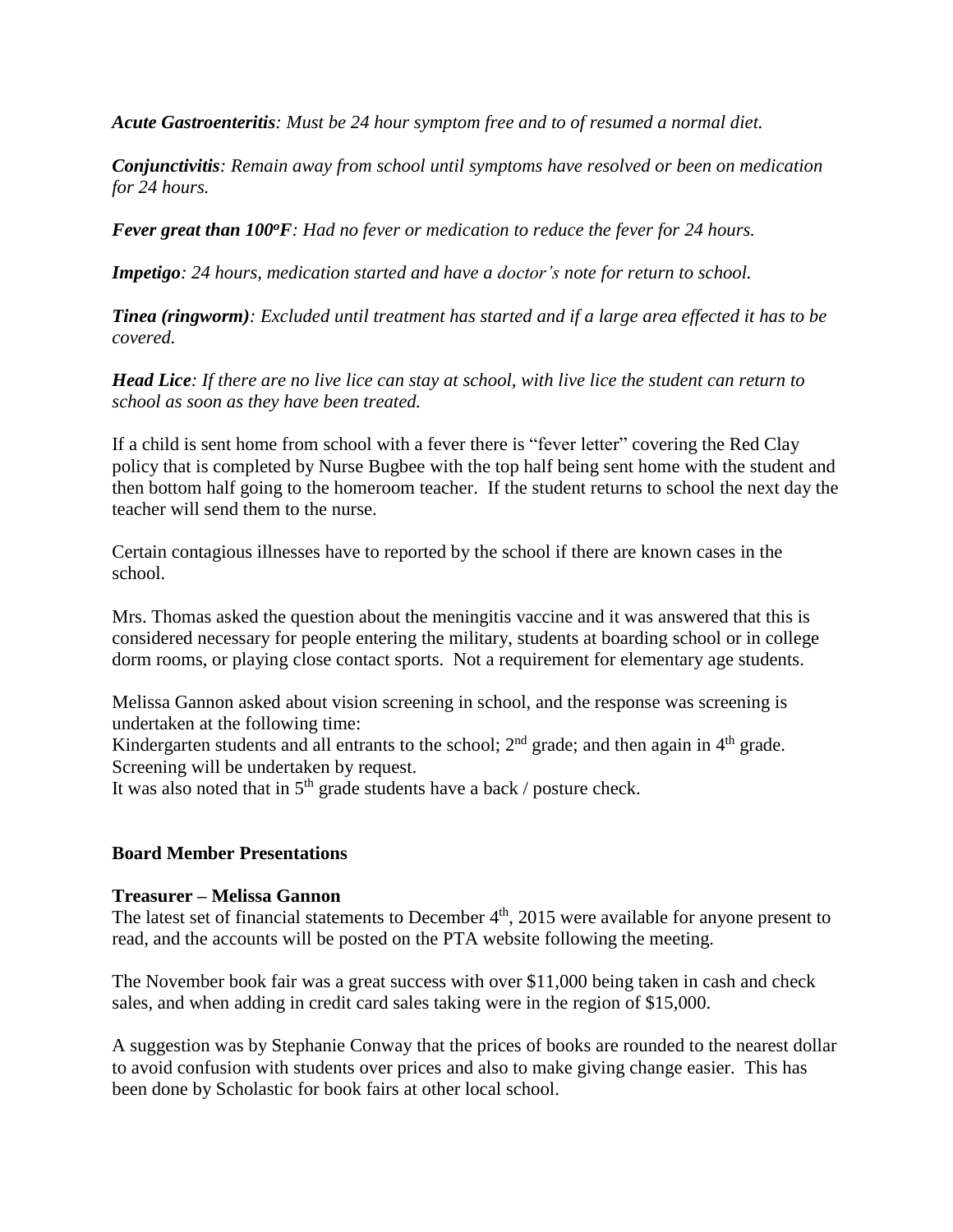Carter Bowersox raised the point of students coming and buying items from the novelty table before purchasing books. Many volunteers asked students if they were allowed to buy such items instead of books and encouraged a book purchase first. It was suggestion that there is a policy in place where students need to buy at least one book first. Carter also suggested that the no returns policy is publicized so all students and families are aware.

*All suggestions will be looked into for the 2016 book fair.*

# **President - Ann Pollock**

Teacher membership of the PTA is now 100% with many other staff also members.

The PTA received an Early bird membership certificate at the Delaware State PTA conference on November  $21<sup>st</sup>$ , 2015.

Original Works orders will be available for pick up from school on Monday 14th and Tuesday 15<sup>th</sup> of December. Exact details are to be published this week.

Skate night is to be on Sunday January  $17<sup>th</sup>$  from 5:30-7:30pm, and it was noted there is no school on Monday January 18<sup>th</sup>. Flyers will be sent home in the New Year. The change in date from the traditional Thursday was questioned and it was explained that the venue was not available on Thursday January 14<sup>th</sup> and so rather than cancelling the event a different date was chosen.

There is a staff appreciation lunch on Friday January 8<sup>th</sup>, and a sign up genius will be sent out soon asking for donations.

Ann mentioned that Tile Night may be making a comeback at the request of certain North Star families. It is at the planning stage but the event would take place at Everyday Artist and two or three evenings would be booked and families would sign up via a sign up genius so everyone could be accommodated with the available space at the studio. More to follow on this as plans become set.

A motion was made by Melissa Gannon to approve the meeting minutes from October 13, 2015. The motion was seconded by Stephanie Conway and all PTA members at the meeting were in favor. The minutes were approved.

#### **Principal's message – Mrs. Thomas**

Jonathan Sprout contacted Mrs. Thomas following his visit for Hero Day and he has written a song especially for North Star. Part of the song was played at the meeting for everyone to hear.

Mrs. Thomas invited Jonathan Sprout to debut his song and cut the ribbon at the opening of the outdoor classroom. The aim is to have the event in the spring.